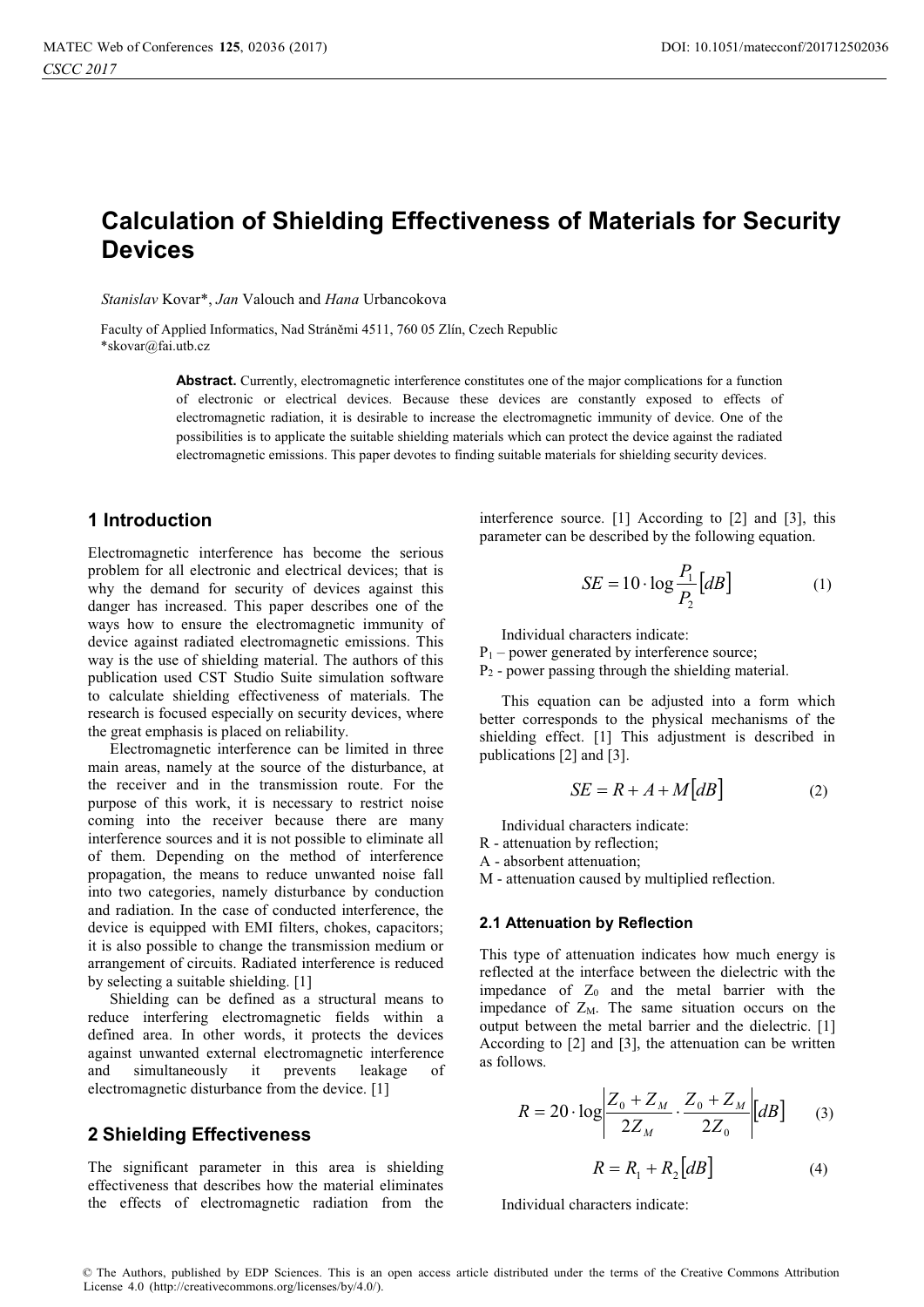$Z_0$  – impedance of environment (dielectric);

 $Z_M$  – impedance of material.

#### **2.2 Absorbent Attenuation**

This type of attenuation occurs by absorption of energy by the shielding material due to heat losses. [1] According to [2] and [3], the equations can be written as follows.

$$
A = 20 \cdot \log e^{\frac{t}{\delta}}[dB]
$$
 (5)

$$
\delta = \sqrt{\frac{2}{\varpi \mu \sigma}}\tag{6}
$$

Individual characters indicate:

- t material thickness;
- $\delta$  intrusion depth;
- σ conductivity;
- μ permeability;
- $ω$  wave frequency.

#### **2.3 Attenuation Caused by Multiplied Reflection**

In the case, when the electromagnetic wave passes through the shielding material, then there are multiple reflections on the interfaces between environments. If (t  $\gg$   $\delta$ ), the impact of multiple reflections is negligible; conversely, if  $(t \ll \delta)$  then the attenuation is negative and shielding effectiveness decreases. According to the information given in publications [2] and [3], the attenuation may be described by the following equation.  $[1]$ 

$$
M = 20 \cdot \log \left| 1 - \left( \frac{Z_0 - Z_M}{Z_0 + Z_M} \right)^2 \cdot e^{-\frac{2t}{\delta}} \cdot e^{-j\frac{2t}{\delta}} \right| \left[ dB \right] (6)
$$

Individual characters indicate:  $Z_0$  – impedance of environment (dielectric);  $Z_M$  – impedance of material.  $\delta$  – intrusion depth.



**Fig. 1.** Principle of Attenuation by Multiplied Reflection. [3]

## **3 Process of Simulation**

The whole process of calculation of shielding effectiveness was performed using CST Studio Suite simulation software. The software is suitable for this experiment because it includes a wide database of materials. As representatives of shielding materials, steel and aluminium were selected. These materials are readily available and suitable for use with security devices. In addition, both materials are relatively cheap.

 The process of simulation began by modelling the shielding material whose dimensions are 1x1m and thickness is 1mm. The receiver and transmitter are located facing each other on both sides of the material. The distance of transmitter and receiver from the material under test is 0.5m. The plane wave serves the source of the electromagnetic field and the probe receives the intensity of field penetrated through the shielding material. For an idea, Fig. 2 illustrates the process of testing where TX antenna replaces the source of the field and the RX antenna substitutes the probe.



**Fig. 2.** Principle of Testing of Shielding Effectiveness. [4]

#### **3.1 Shielding materials**

The shielding material is one of the most famous ways of the device to protect the device against radiated electromagnetic interference. Shielding material can eliminate the level of disturbance and at the same time, it does not require intervention into the electronics of the device. As mentioned above, this paper describes only several representatives of potential materials for shielding purpose. Because CST Studio software includes a large number of materials, the paper describes the properties of selected materials in Tab. 1 and 2. It is necessary to remark that the data is taken from the software database.

| <b>Tab. 1.</b> Parameters of Aluminum |                         |
|---------------------------------------|-------------------------|
| Name                                  | $\overline{\mathbf{V}}$ |

| Name | Value       | Unit                     |
|------|-------------|--------------------------|
| Type | Lossy metal | $\overline{\phantom{0}}$ |
| Mue  |             | -                        |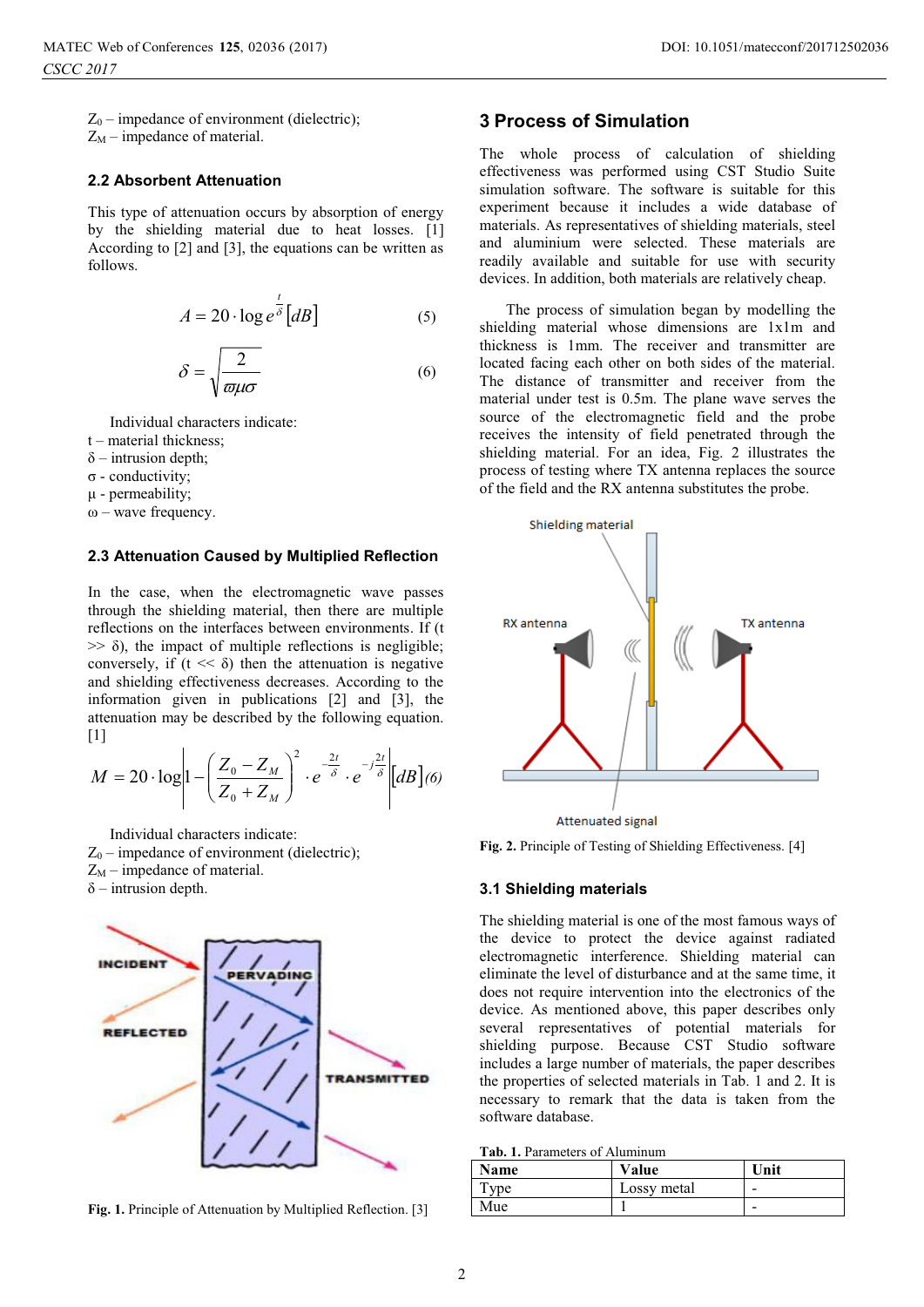| Electrical        | $3.56e+007$  | S/m       |
|-------------------|--------------|-----------|
| conductivity      |              |           |
| Rho               | 2700         | $Kg/m^3$  |
| Thermal           | 237          | W/(mK)    |
| conductivity      |              |           |
| Heat capacity     | 0.9          | kJ/(kgK)  |
| Diffusivity       | 9.75309e-005 | $m^2/s$   |
| Young's modulus   | 69           | $kN/mm^2$ |
| Poisson's ratio   | 0.33         |           |
| Thermal expansion | 23           | $1e-6/K$  |

**Tab. 2.** Parameters of Steel

| Name            | Value        | Unit      |
|-----------------|--------------|-----------|
| Type            | Lossy metal  |           |
| Mue             |              |           |
| Electrical      | $6.993e+006$ | S/m       |
| conductivity    |              |           |
| Rho             | 7870         | $Kg/m^3$  |
| Thermal         | 65.2         | W/(mK)    |
| conductivity    |              |           |
| Heat capacity   | 0.45         | kJ/(kgK)  |
| Diffusivity     | 1.84103e-005 | $m^2/s$   |
| Young's         | 205          | $kN/mm^2$ |
| modulus         |              |           |
| Poisson's ratio | 0.29         |           |
| Thermal         | 13.5         | $1e-6/K$  |
| expansion       |              |           |

## **4 Results**

This section describes the results of the electromagnetic simulation which was created by CST Studio software. A number of shielding materials for the purposes of this research is huge; despite this fact, this paper includes only several representatives. Results in this section depict attenuation of the electromagnetic field through the shielding material and it helps to create an idea which material is the suitable choice for increasing of electromagnetic immunity.



**Fig. 3.** Shielding Effectiveness.



**Fig. 4.** Shielding Effectiveness of Aluminium Material. [1]



**Fig. 5.** Shielding Effectiveness of Steel Material. [1]

To ensure all functions of safety devices, cabling must be lead throughout the shielding material for transferring data or to supply power to the device. Therefore, copper wire with a diameter about 1mm is lead throughout the material. The results of shielding effectiveness can be affected by selected wire. It includes the shape, diameter or load of wire.



**Fig. 6.** Shielding Effectiveness of Aluminium when Copper Wire Passing through Material.



**Fig. 7.** Shielding Effectiveness of Aluminium Material through Which Passing Copper Wire. [1]